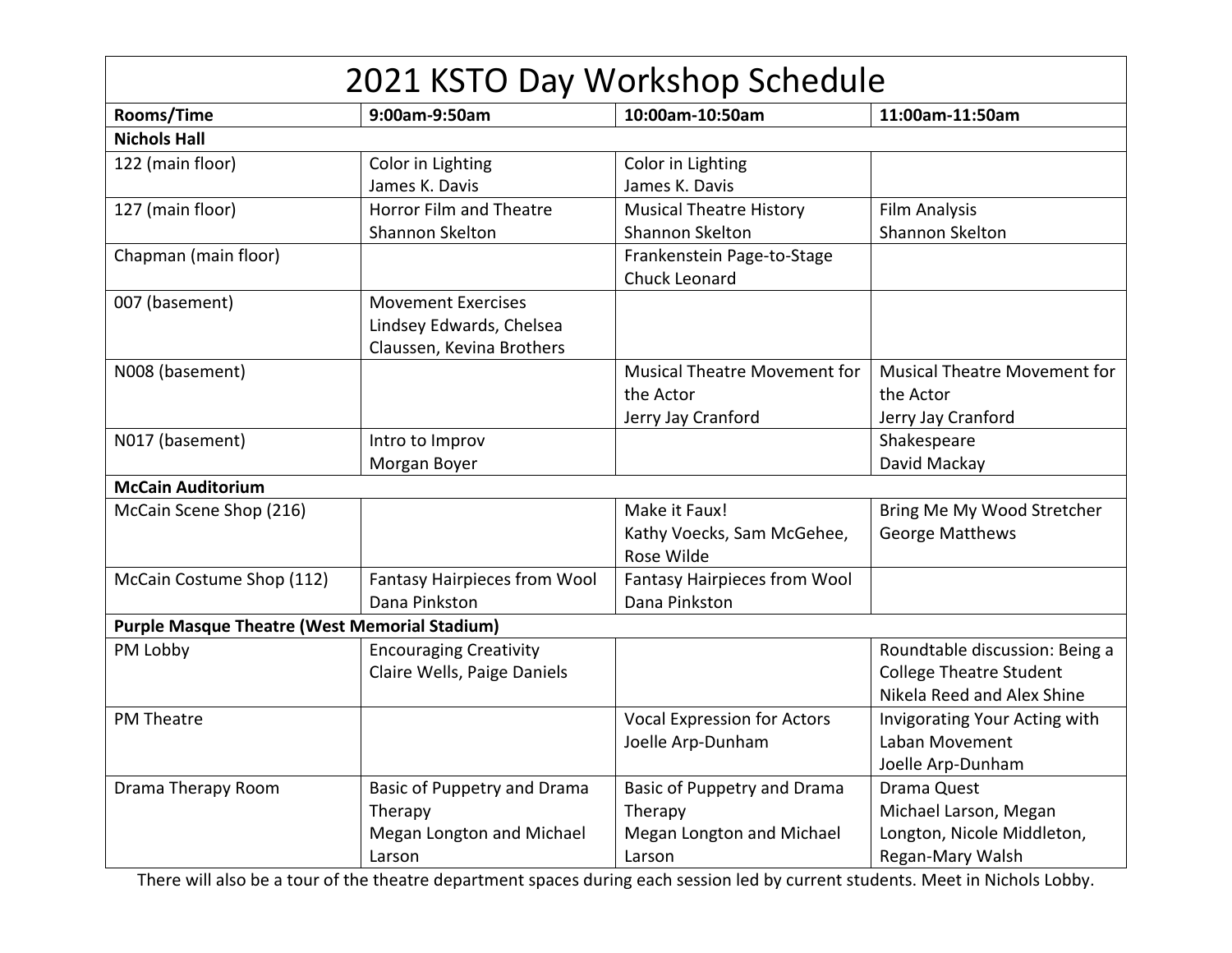## **2021 KSTO Workshop Descriptions**

#### Session 1 Workshops (9:00-9:50)

**Color in Lighting (James Davis)**: Explore the possibilities of color in lighting design, and learn how designers use color to create more than just pretty lights.

**Horror Film and Theatre (Shannon Skelton):** Explore the history of the genre on stage and screen. Just in time for Halloween!

**Movement Exercises (Lindsey Edwards, Chelsea Claussen, Kevina Brothers):** Get up and get moving in this workshop designed to help you discover your movement potential!

**Intro to Improv (Morgan Boyer):** Exploring the fundamentals of improvisational comedy through short-form games and exercises.

**Fantasy Hairpieces from Wool (Dana Pinkston):** Learn how to make felted wool into something amazing for your costume design.

**Encouraging Creativity (Claire Wells, Paige Daniels):** Graduate students in Drama Therapy will guide you towards finding your own creative voice.

**Basics of Puppetry and Drama Therapy (Megan Longton and Michael Larson):** Drama Therapy grad students talk about the use of puppets in their work.

### Session 2 Workshops (10:00-10:50)

**Color in Lighting (James Davis)**: Explore the possibilities of color in lighting design and learn how designers use color to create more than just pretty effects.

**History of Musical Theatre (Shannon Skelton):** Learn about the development of this very popular theatre style from our resident theatre historian and dramaturg.

**Frankenstein: From Page to Stage (Chuck Leonard):** The director of *Frankenstein* discusses the play and the history of Mary Shelly's most famous work.

**Musical Theatre Movement for the Actor (Jerry Jay Cranford):** Learn to move to the music with K-State's musical theatre master.

**Make it Faux! (Kathy Voecks, Sam McGehee, Rose Wilde):** Or, How to Paint Wood to Look Like Wood. Learn the basics of wood graining to help your sets come alive.

**Fantasy Hairpieces from Wool (Dana Pinkston):** Learn how to make felted wool into something amazing for your costume design.

**Vocal Expression for Actors (Joelle Arp-Dunham):** Explore how understanding the use of diction and vocal production can enhance your performance.

**Basics of Puppetry and Drama Therapy (Megan Longton and Michael Larson):** Drama Therapy grad students talk about the use of puppets in their work.